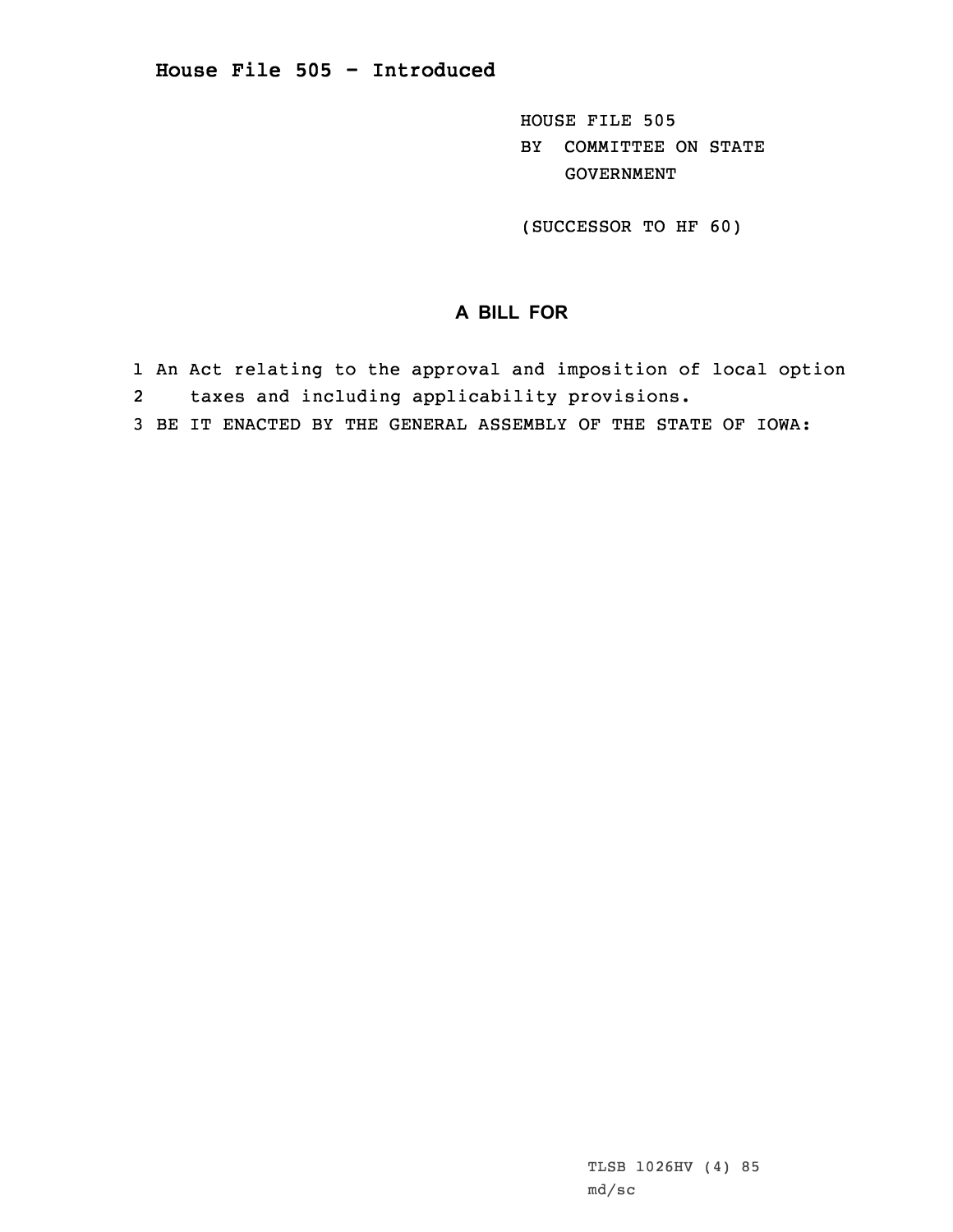1 Section 1. Section 423B.1, subsection 1, Code 2013, is 2 amended to read as follows:

 1. <sup>A</sup> city or county may impose by ordinance of the governing body of the city or the board of supervisors local option taxes 5 authorized by this chapter, subject to this section and subject to the exception provided in subsection 2.

7 Sec. 2. Section 423B.1, subsection 2, Code 2013, is amended 8 by striking the subsection.

9 Sec. 3. Section 423B.1, subsection 3, Code 2013, is amended 10 to read as follows:

11 3. <sup>A</sup> local option tax shall be imposed only after an election at which <sup>a</sup> majority of those voting on the question favors imposition and shall then be imposed until repealed as provided in subsection 6, paragraph *"a"*. If the tax is <sup>a</sup> local vehicle tax imposed by <sup>a</sup> county, it shall apply to all incorporated and unincorporated areas of the county. If the tax is <sup>a</sup> local sales and services tax imposed by <sup>a</sup> 18 county, it shall only apply to those incorporated areas and 19 the unincorporated area of that county in which if a majority of those voting in the unincorporated area on the tax favors its imposition and if the tax is <sup>a</sup> local sales and services tax imposed by <sup>a</sup> city it shall only apply to the city if <sup>a</sup> majority of those voting in the city on the tax favors its 24 imposition. For purposes of the local sales and services tax, 25 all cities contiguous to each other shall be treated as part of 26 one incorporated area and the tax would be imposed in each of 27 those contiguous cities only if the majority of those voting 28 in the total area covered by the contiquous cities favors its 29 imposition. In the case of a local sales and services tax submitted to the registered voters of two or more contiguous counties as provided in subsection 4, paragraph *"c"*, all cities contiguous to each other shall be treated as part of one incorporated area, even if the corporate boundaries of one or more of the cities include areas of more than one county, and the tax shall be imposed in each of those contiguous cities

LSB 1026HV (4) 85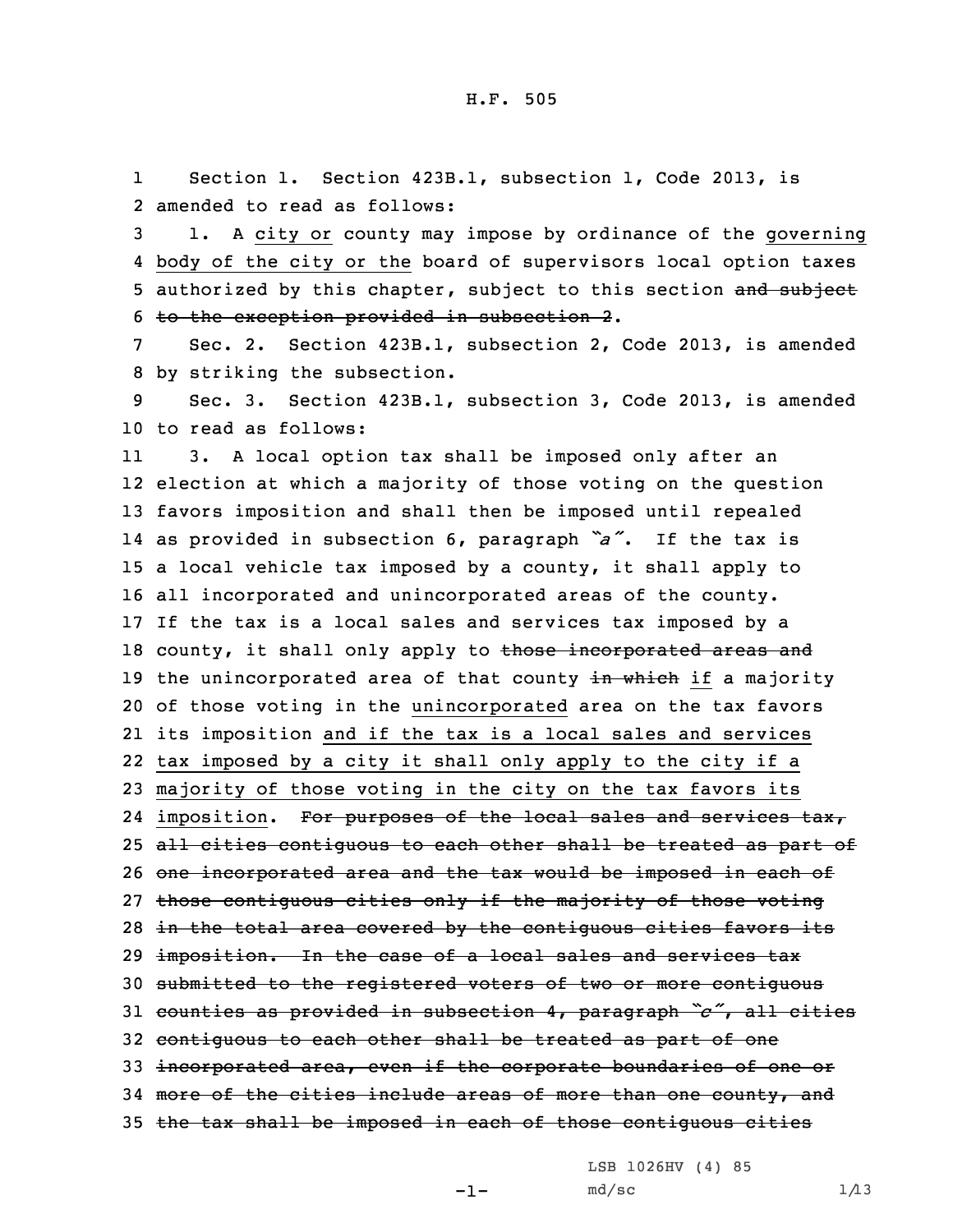1 <del>only if a majority of those voting on the tax in the total area</del> 2 <del>covered by the contiguous cities favored its imposition. For</del> 3 purposes of the local sales and services tax, <sup>a</sup> city is not 4 <del>contiguous to another city if the only road access between the</del> 5 two cities is through another state.

6 Sec. 4. Section 423B.1, subsection 4, paragraphs <sup>a</sup> and b, 7 Code 2013, are amended to read as follows:

 *a.* <sup>A</sup> county board of supervisors shall direct within thirty days the county commissioner of elections to submit the 10 question of imposition of a local vehicle tax or a local sales ll <del>and services tax</del> to the registered voters of the incorporated and unincorporated areas of the county upon receipt by the board of supervisors of <sup>a</sup> petition, requesting imposition of 14 a local vehicle tax <del>or a local sales and services tax</del>, signed 15 by eligible electors of the whole county equal in number to 16 five percent of the persons in the whole county who voted at 17 the last preceding state general election. A county board of supervisors shall direct within thirty days the county commissioner of elections to submit the question of imposition of <sup>a</sup> local sales and services tax to the registered voters of <sup>a</sup> city or of the unincorporated area of the county upon receipt by the board of supervisors of <sup>a</sup> petition, requesting imposition of <sup>a</sup> local sales and services tax, signed by eligible electors of the city or of the unincorporated area of the county, as applicable, equal in number to five percent of the persons in the applicable city or unincorporated area of the county who voted at the last preceding general election. In the case of <sup>a</sup> local vehicle tax, the petition requesting imposition shall specify the rate of tax and the classes, if any, that are to be exempt. If more than one valid petition is received, the earliest received petition shall be used. *b.* The question of the imposition of <sup>a</sup> local sales and services tax shall be submitted to the registered voters of the 34 incorporated and city or of the unincorporated areas area of the county upon receipt by the county commissioner of elections

 $-2-$ 

LSB 1026HV (4) 85  $md/sec$  2/13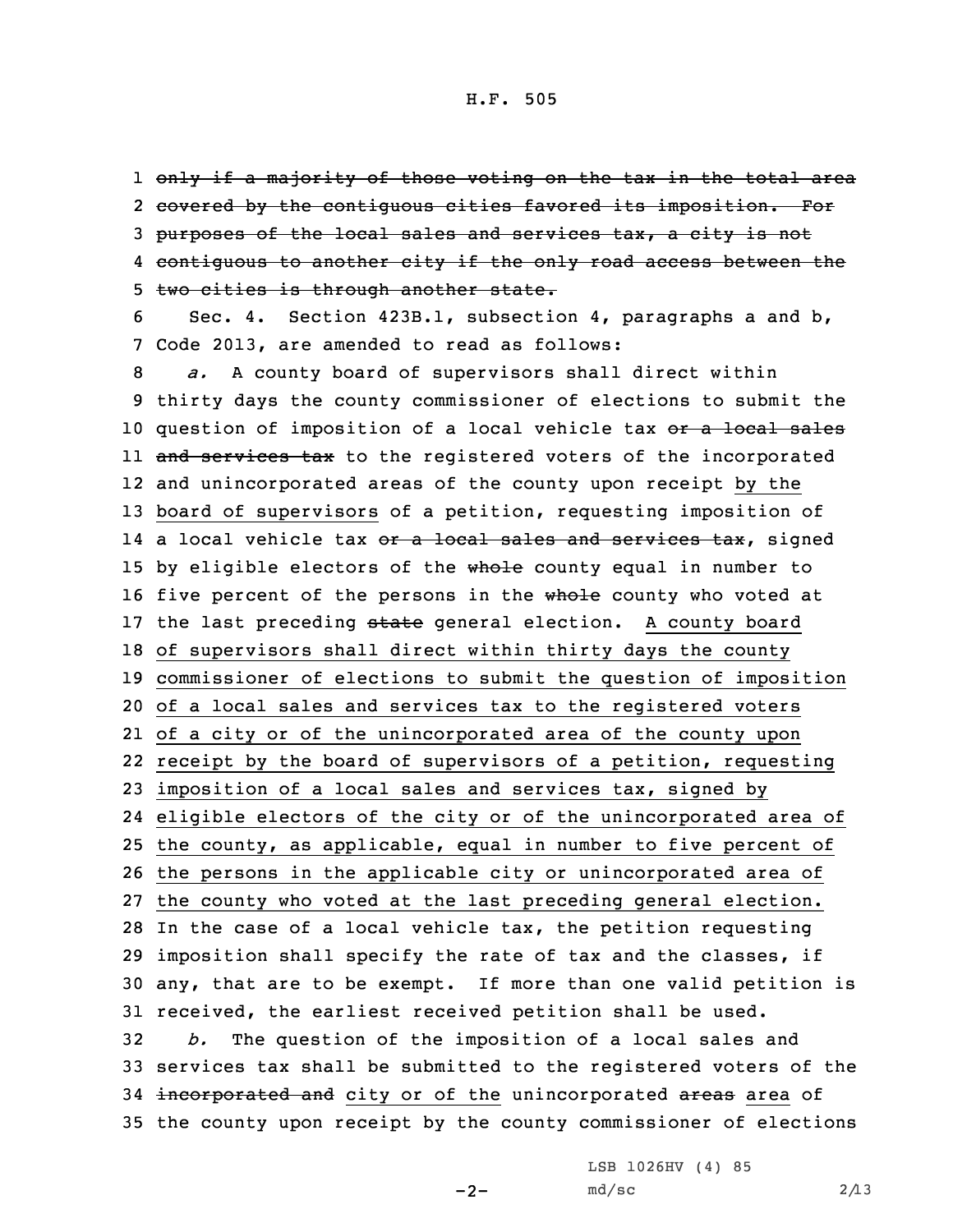1 of the a motion or motions, requesting such submission, adopted 2 by the governing body <del>or bodies</del> of <del>the</del> a city <del>or cities</del> located 3 within the county or of the county<sub> $\tau$ </sub> for the unincorporated 4 <del>areas</del> area of the county<del>, representing at least one half of the</del> 5 population of the county. Upon adoption of such motion, the 6 governing body of the city or county $\tau$  for the unincorporated 7 areas, area shall submit the motion to the county commissioner 8 of elections and in the case of the governing body of the city 9 shall notify the board of supervisors of the adoption of the 10 motion. The county commissioner of elections shall keep a file 11 on all the motions received and, upon reaching the population 12 <del>requirements, shall</del> publish notice of the ballot proposition 13 concerning the imposition of the local sales and services tax. 14 <sup>A</sup> motion ceases to be valid at the time of the holding of the 15 regular election for the election of members of the governing 16 body which adopted the motion. The county commissioner of 17 elections shall eliminate from the file any motion that ceases 18 to be valid. The manner provided under this paragraph for 19 the submission of the question of imposition of <sup>a</sup> local sales 20 and services tax is an alternative to the manner provided in 21 paragraph *"a"*.

22 Sec. 5. Section 423B.1, subsection 4, paragraph c, Code 23 2013, is amended by striking the paragraph and inserting in 24 lieu thereof the following:

 *c.* <sup>A</sup> city is considered to be located in <sup>a</sup> county if over half of the population of the city is located in that county. Sec. 6. Section 423B.1, subsection 5, Code 2013, is amended to read as follows:

 5. The county commissioner of elections shall submit the question of imposition of <sup>a</sup> local option tax at an election held on <sup>a</sup> date specified in section 39.2, subsection 4, paragraph *"a"* or *"b"*, as applicable. The election shall not be held sooner than sixty days after publication of notice of the ballot proposition. The ballot proposition shall specify the type and rate of tax and, in the case of <sup>a</sup> vehicle tax, the

-3-

LSB 1026HV (4) 85  $md/sec$  3/13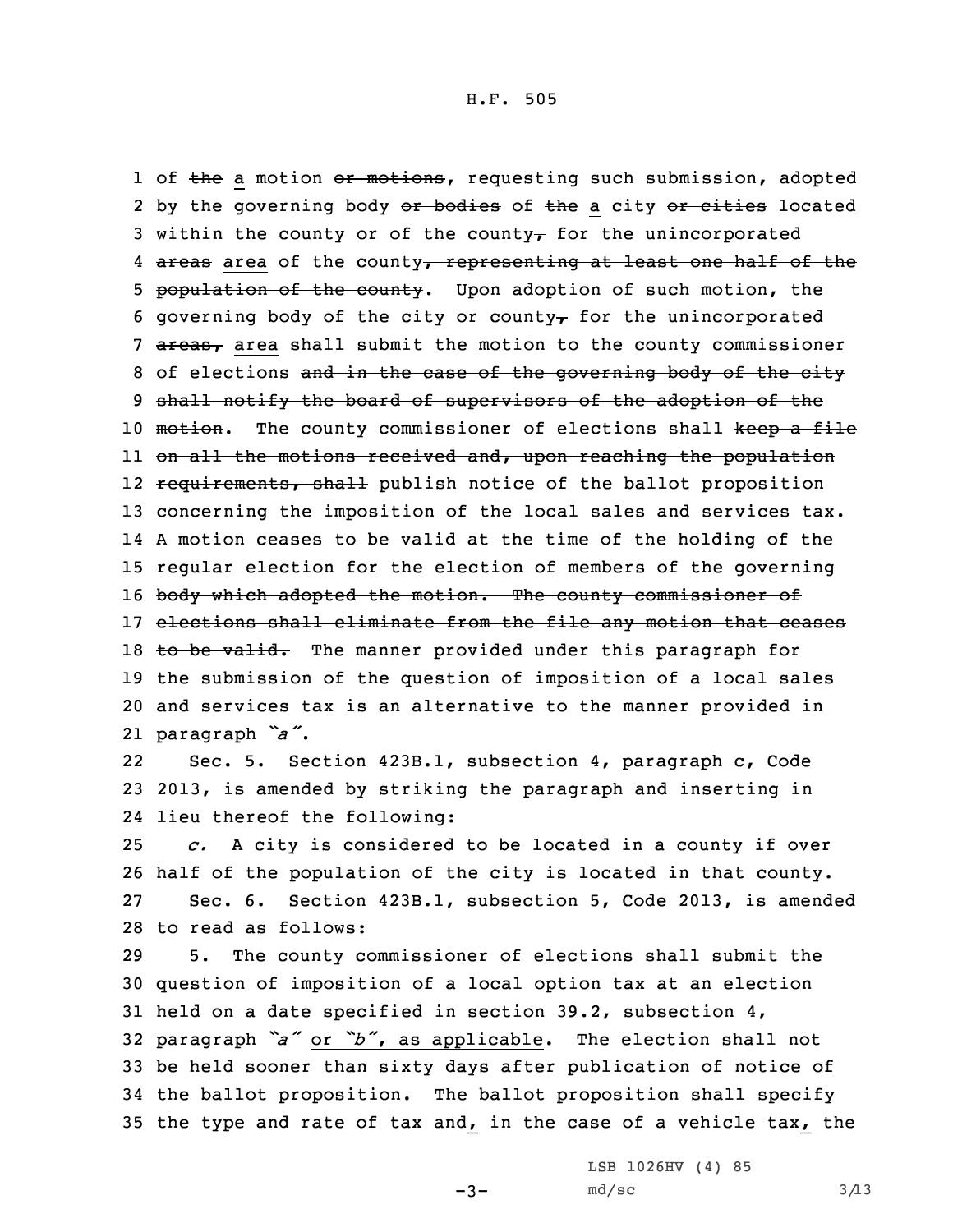classes that will be exempt and, in the case of <sup>a</sup> local sales and services tax, the date it will be imposed which date shall not be earlier than ninety days following the election. The ballot proposition shall also specify the approximate amount of local option tax revenues that will be used for property tax relief and shall contain <sup>a</sup> statement as to the specific purpose or purposes for which the revenues shall otherwise be expended. If the county board of supervisors or city council, as applicable, decides under subsection 6 to specify <sup>a</sup> date on which the local option sales and services tax shall automatically be repealed, the date of the repeal shall also be specified on the ballot. The rate of the vehicle tax shall be in increments of one dollar per vehicle as set by the petition seeking to impose the tax. The rate of <sup>a</sup> local sales and 15 services tax shall not be more than one percent as set by the 16 governing body. The state commissioner of elections shall establish by rule the form for the ballot proposition which form shall be uniform throughout the state. Sec. 7. Section 423B.1, subsection 6, paragraph a, Code 2013, is amended to read as follows: 21 *a.* (1) If <sup>a</sup> majority of those voting on the question of imposition of <sup>a</sup> local option tax favors imposition of <sup>a</sup> local option tax, the governing body of that county shall impose the tax at the rate specified for an unlimited period. 25 However, in the case of a local sales and services tax, the 26 county shall not impose the tax in any incorporated area or 27 the unincorporated area if the majority of those voting on the 28 tax in that area did not favor its imposition. For purposes 29 of the local sales and services tax, all cities contiguous to each other shall be treated as part of one incorporated area 31 and the tax shall be imposed in each of those contiguous cities 32 only if the majority of those voting on the tax in the total area covered by the contiguous cities favored its imposition.

34 In the case of <sup>a</sup> local sales and services tax submitted to

35 the registered voters of two or more contiguous counties as

LSB 1026HV (4) 85

 $-4-$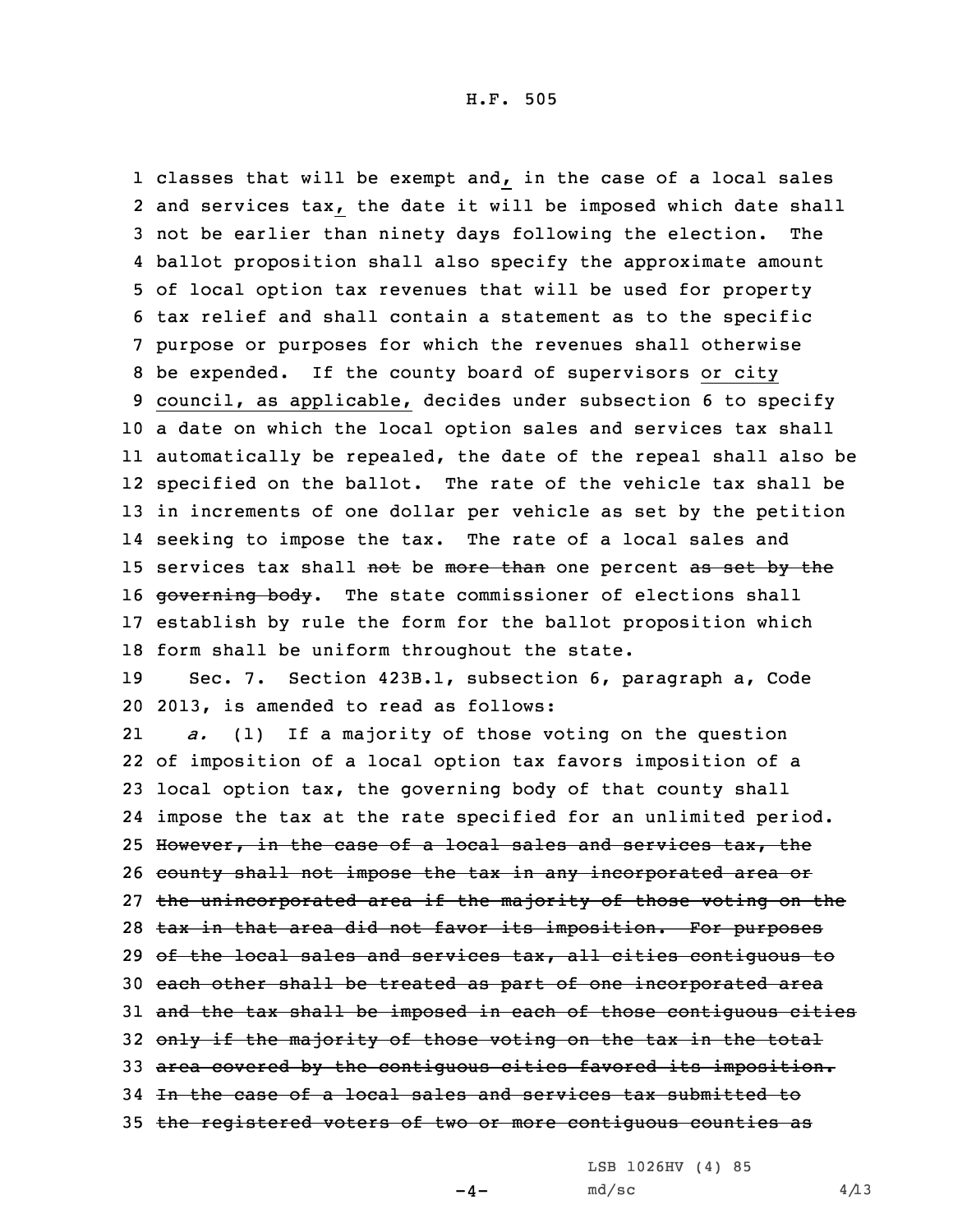provided in subsection 4, paragraph *"c"*, all cities contiguous 2 <del>to each other shall be treated as part of one incorporated</del> area, even if the corporate boundaries of one or more of the 4 <del>cities include areas of more than one county, and the tax</del> 5 shall be imposed in each of those contiguous cities only if a majority of those voting on the tax in the total area covered 7 by the contiguous cities favored its imposition. If a majority of those voting on the question of imposition of <sup>a</sup> local option sales and services tax favors imposition of the tax, the governing body of the city or county, as applicable, shall impose by ordinance the tax at the rate of one percent. 12 (2) The local option tax may be repealed or the rate of the 13 local vehicle tax increased or decreased or the use thereof of <sup>a</sup> local option tax changed after an election at which <sup>a</sup> majority of those voting on the question of repeal or rate or use change favored the repeal or rate or use change. The date on which the repeal, rate, or use change is to take effect shall not be earlier than ninety days following the election. The election at which the question of repeal or rate or use change is offered shall be called and held in the same manner and under the same conditions as provided in subsections 4 and 5 for the election on the imposition of the local option 23 tax. However, in the case of a local sales and services tax 24 where the tax has not been imposed countywide, the question of repeal or imposition or rate or use change shall be voted 26 on only by the registered voters of the areas of the county 27 where the tax has been imposed or has not been imposed, as 28 appropriate. However, the governing body of the incorporated 29 area city or unincorporated area where the local sales and services tax is imposed may, upon its own motion, request the county commissioner of elections to hold an election in the 32 incorporated city or unincorporated area, as appropriate, on the question of the change in use of local sales and services tax revenues. The election may be held at any time but not sooner than sixty days following publication of the ballot

 $-5-$ 

LSB 1026HV (4) 85  $md/sec$  5/13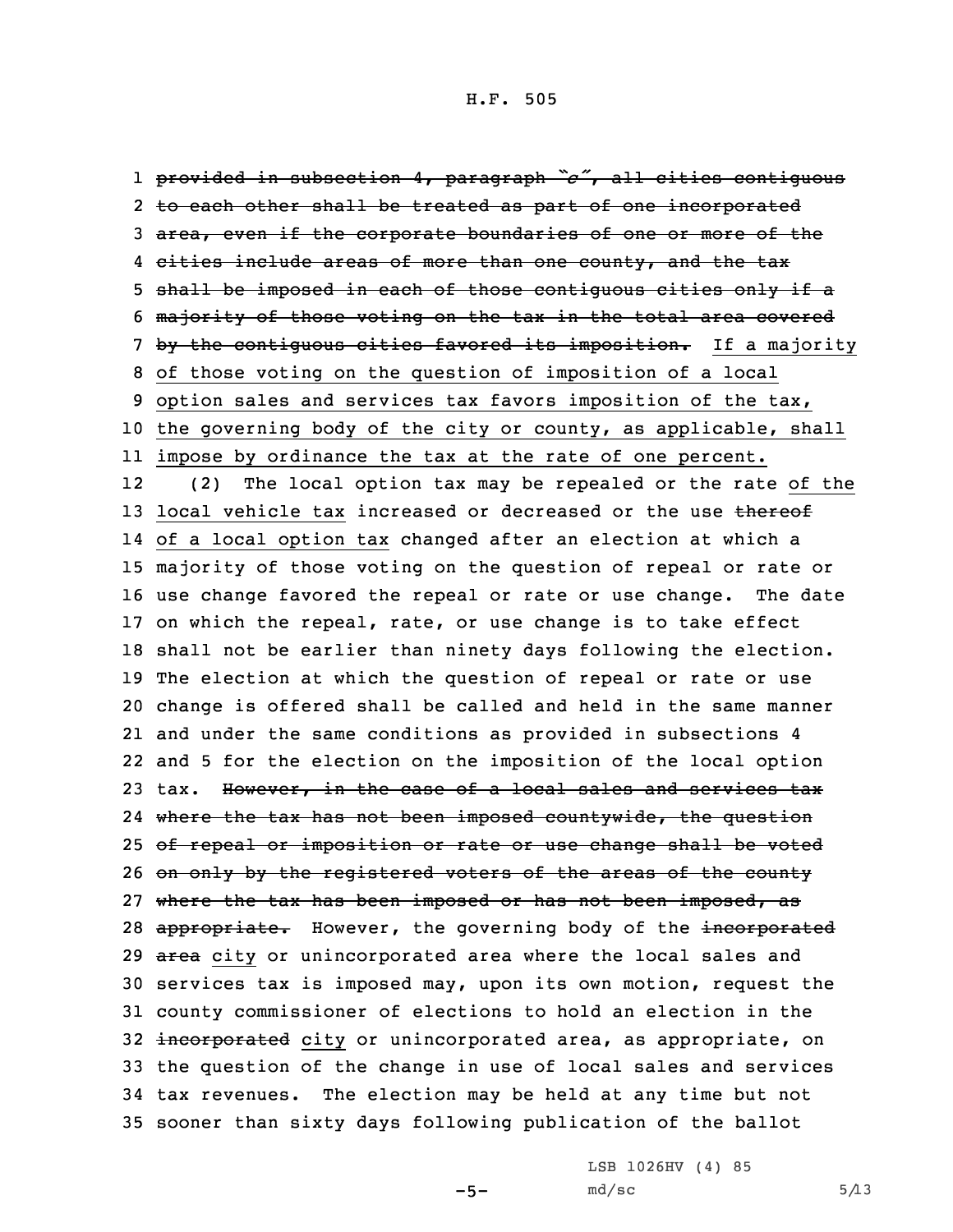1 proposition. If a majority of those voting in the incorporated city or unincorporated area on the change in use favors the change, the governing body of that city or area shall change the use to which the revenues shall be used. The ballot proposition shall list the present use of the revenues, the proposed use, and the date after which revenues received will be used for the new use.

 (3) When submitting the question of the imposition of <sup>a</sup> local sales and services tax, the county board of supervisors or the governing body of the city may direct that the question contain <sup>a</sup> provision for the repeal, without election, of the local sales and services tax on <sup>a</sup> specific date, which date shall be as provided in section 423B.6, subsection 1.

14 Sec. 8. Section 423B.1, Code 2013, is amended by adding the 15 following new subsection:

 NEW SUBSECTION. 6A. If <sup>a</sup> proposition for the imposition of <sup>a</sup> local sales and services tax submitted to the voters of <sup>a</sup> city or unincorporated area of <sup>a</sup> county under this section fails to gain approval, the proposition shall not be resubmitted to the voters of that jurisdiction in substantially the same form for <sup>a</sup> period of three years following the date of the election and may only be resubmitted to the voters on <sup>a</sup> date specified in section 39.2, subsection 4, paragraph *"a"* or *"b"*, as applicable.

25 Sec. 9. Section 423B.1, subsection 7, paragraph b, Code 26 2013, is amended to read as follows:

 *b.* Costs of local option tax elections shall be apportioned among jurisdictions within the county voting on the question at the same election on <sup>a</sup> pro rata basis in proportion to the number of registered voters in each taxing jurisdiction voting on the question and the total number of registered voters in all of the taxing jurisdictions voting on the question. Sec. 10. Section 423B.1, subsections 8 through 10, Code

34 2013, are amended to read as follows:

35 8. Local option taxes authorized to be imposed as provided

LSB 1026HV (4) 85

-6-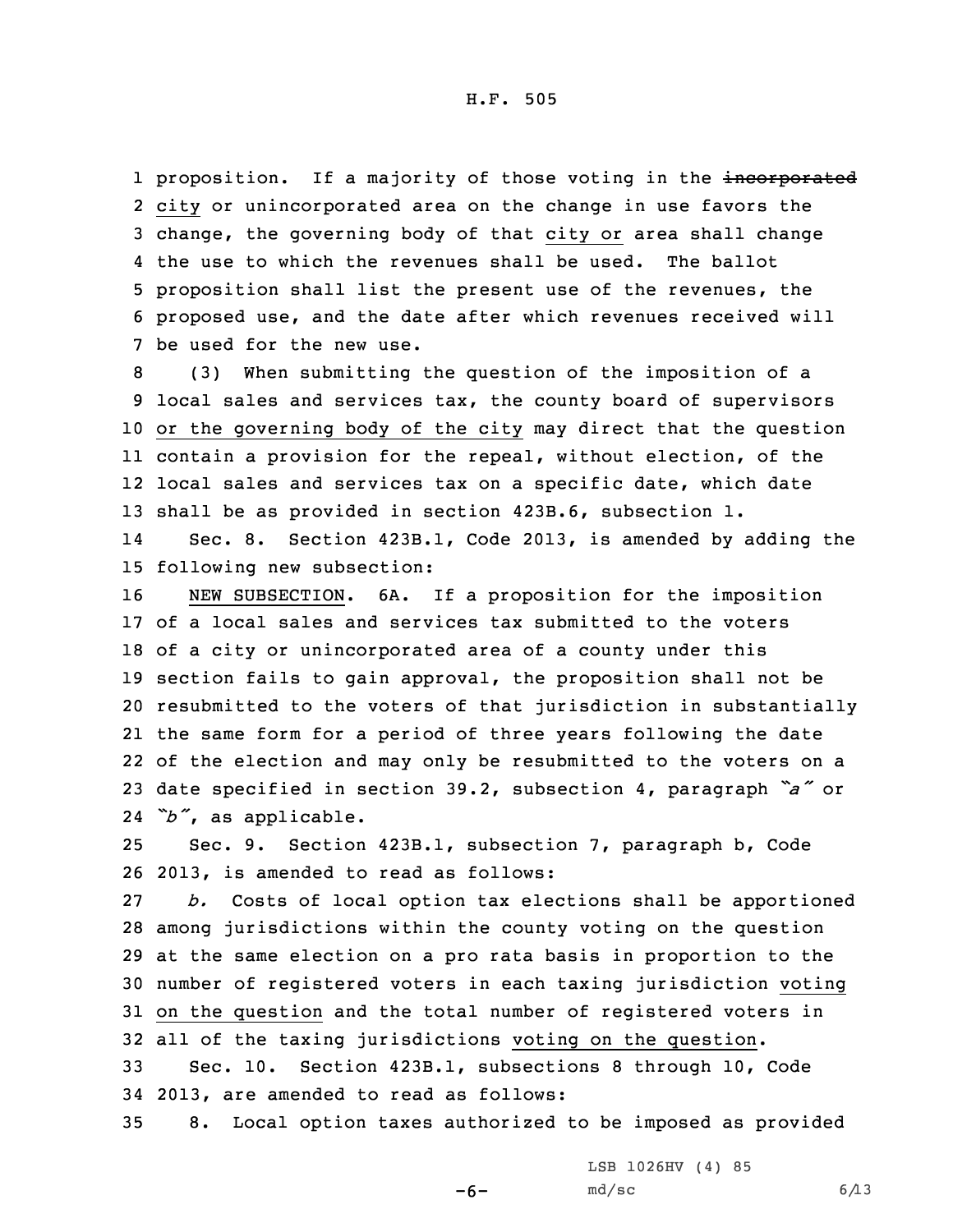in this chapter are <sup>a</sup> local sales and services tax and <sup>a</sup> local vehicle tax. The rate of the tax shall be in increments of one dollar per vehicle for <sup>a</sup> vehicle tax as set on the petition seeking to impose the vehicle tax. The rate of <sup>a</sup> local sales 5 and services tax shall not be more than one percent as set by the governing body.

7 9. *a.* In a county that has imposed a local option sales 8 and services tax in the unincorporated area of the county, 9 the board of supervisors shall, notwithstanding any contrary 10 provision of this chapter, repeal the local option sales and ll services tax in the unincorporated <del>areas or in an incorporated</del> 12 <del>city area in which the tax has been imposed</del> area upon adoption 13 of its own motion for repeal in the unincorporated areas or 14 upon receipt of <sup>a</sup> motion adopted by the governing body of 15 that incorporated city area requesting repeal. The board of 16 supervisors shall repeal the local option sales and services 17 tax effective on the later of the date of the adoption of the 18 repeal motion or the earliest date specified in section 423B.6, 19 subsection 1. For purposes of this subsection, incorporated 20 city area includes an incorporated city which is contiguous to 21 <del>another incorporated city.</del>

22 *b.* In <sup>a</sup> city that has imposed <sup>a</sup> local sales and services tax, the governing body of the city shall, notwithstanding any contrary provision of this chapter, repeal the local sales and services tax in the city upon adoption of its own motion for repeal. The governing body of the city shall repeal the local sales and services tax effective on the later of the date of the adoption of the repeal motion or the earliest date specified in section 423B.6, subsection 1.

 10. Notwithstanding subsection 9 or any other contrary provision of this chapter, <sup>a</sup> local option sales and services 32 tax shall not be repealed or reduced in rate if obligations are outstanding which are payable as provided in section 423B.9, unless funds sufficient to pay the principal, interest, and premium, if any, on the outstanding obligations at and prior

 $-7-$ 

LSB 1026HV (4) 85  $md/sec$  7/13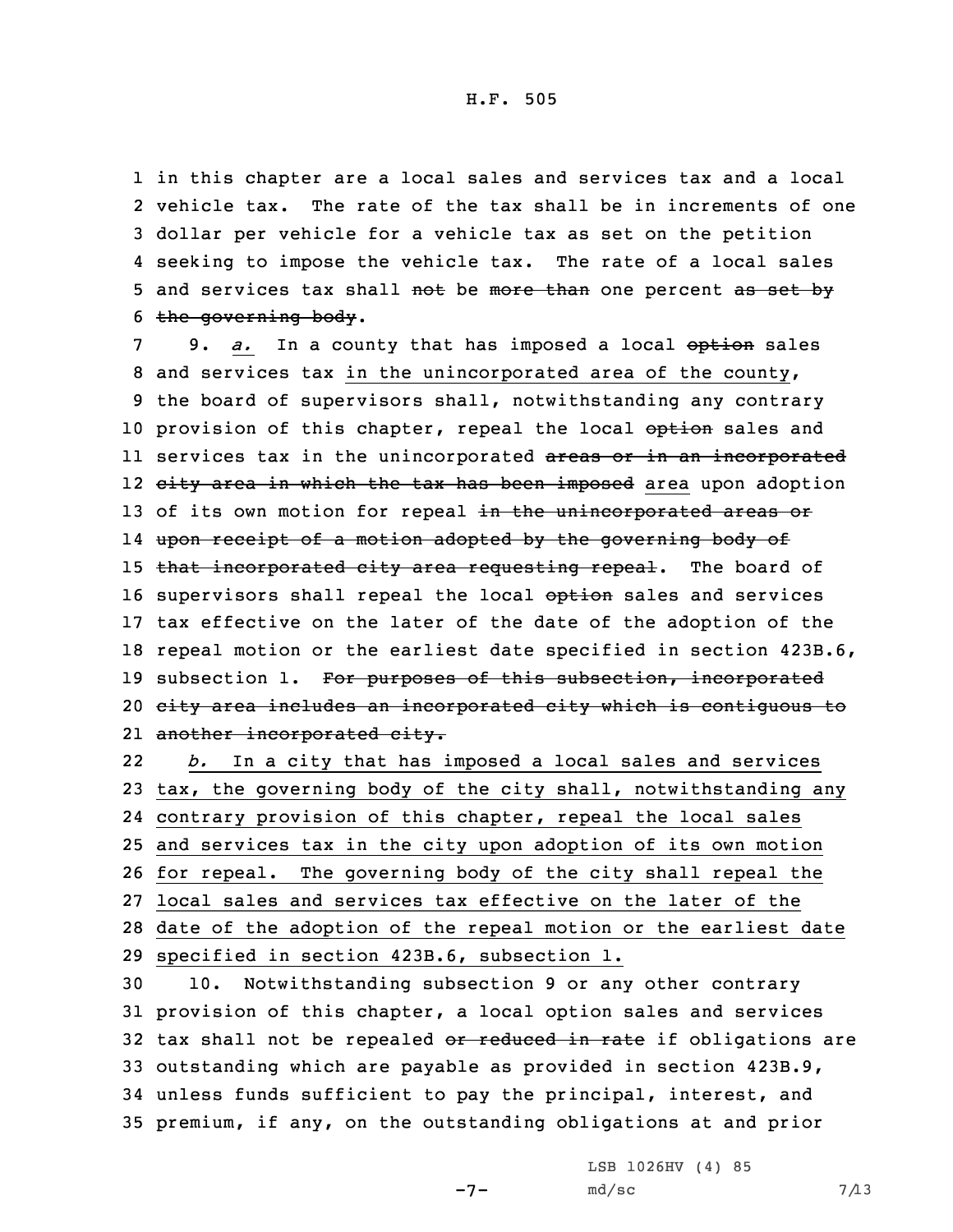1 to maturity have been properly set aside and pledged for that 2 purpose.

3 Sec. 11. Section 423B.5, unnumbered paragraph 1, Code 2013, 4 is amended to read as follows:

5 A local sales and services tax at the rate of not more than one percent may be imposed by <sup>a</sup> city or county on the sales price taxed by the state under chapter 423, subchapter II. <sup>A</sup> local sales and services tax shall be imposed on the same basis as the state sales and services tax or in the case of the use of natural gas, natural gas service, electricity, or electric service on the same basis as the state use tax and shall not be imposed on the sale of any property or on any service not 13 taxed by the state, except the tax shall not be imposed on the sales price from the sale of motor fuel or special fuel as defined in chapter 452A which is consumed for highway use or in watercraft or aircraft if the fuel tax is paid on the transaction and <sup>a</sup> refund has not or will not be allowed, on the sales price from the sale of equipment by the state department of transportation, or on the sales price from the sale or use of natural gas, natural gas service, electricity, or electric service in <sup>a</sup> city or county where the sales price from the sale of natural gas or electric energy is subject to <sup>a</sup> franchise fee or user fee during the period the franchise or user fee is imposed. <sup>A</sup> local sales and services tax is applicable 25 to transactions within those incorporated and the city or 26 unincorporated areas area of the county where it is imposed and shall be collected by all persons required to collect state 28 sales taxes. All cities contiguous to each other shall be treated as part of one incorporated area and the tax would be imposed in each of those contiguous cities only if the majority 31 of those voting in the total area covered by the contiguous cities favors its imposition. In the case of <sup>a</sup> local sales and services tax submitted to the registered voters of two or more contiguous counties as provided in section 423B.1, subsection 4, paragraph *"c"*, all cities contiguous to each other shall be

LSB 1026HV (4) 85

 $-8-$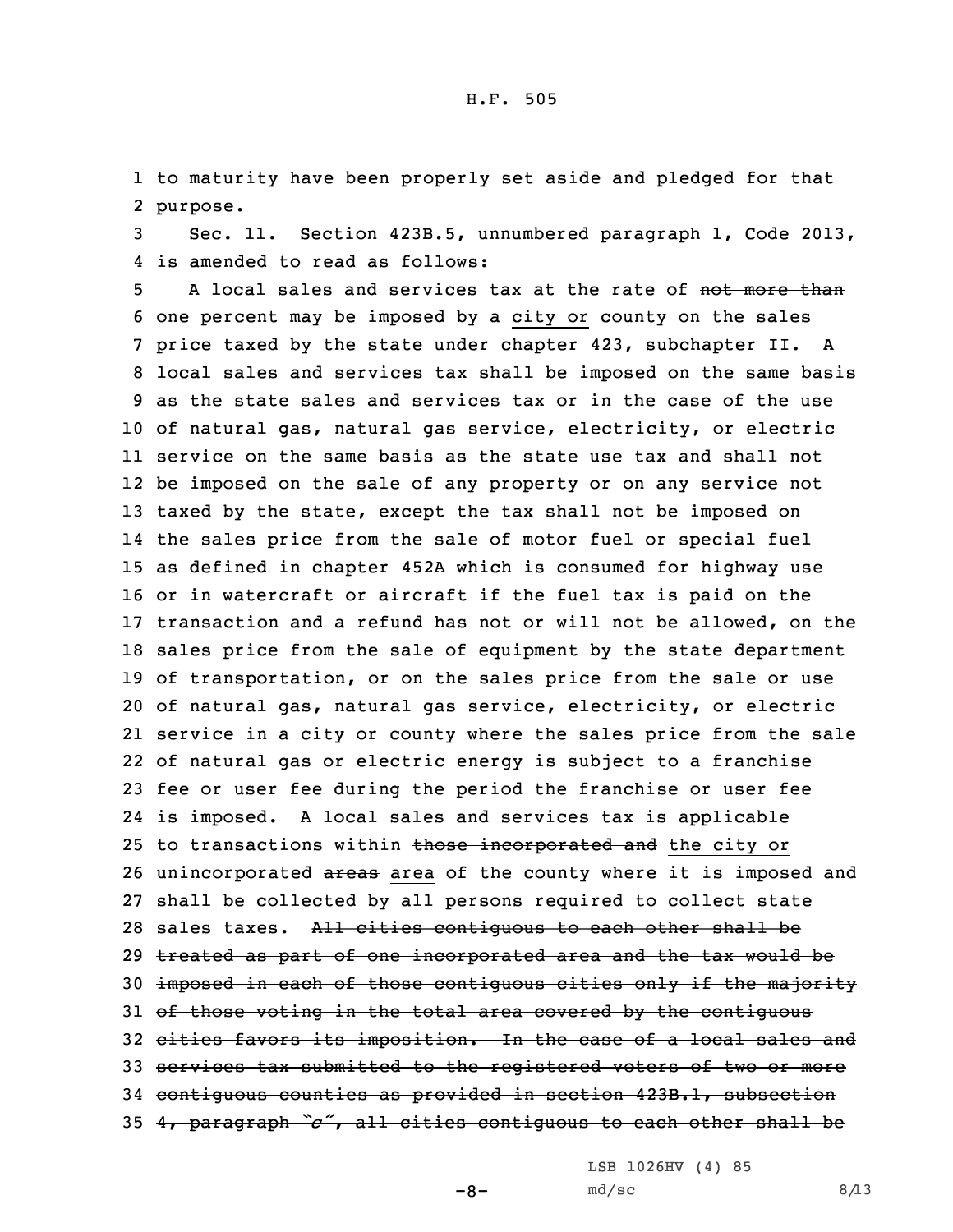1 <del>treated as part of one incorporated area, even if the corporate</del> 2 boundaries of one or more of the cities include areas of more 3 than one county, and the tax shall be imposed in each of those 4 contiguous cities only if <sup>a</sup> majority of those voting on the tax 5 in the total area covered by the contiguous cities favored its 6 imposition.

7 Sec. 12. Section 423B.5, unnumbered paragraph 4, Code 2013, 8 is amended to read as follows:

 If <sup>a</sup> local sales and services tax is imposed by <sup>a</sup> city or county pursuant to this chapter, <sup>a</sup> local excise tax at the same rate shall be imposed by the city or county on the purchase price of natural gas, natural gas service, electricity, or electric service subject to tax under chapter 423, subchapter III, and not exempted from tax by any provision of chapter 423, subchapter III. The local excise tax is applicable only to the use of natural gas, natural gas service, electricity, or electric service within those incorporated and unincorporated areas of the county where it is imposed and, except as otherwise provided in this chapter, shall be collected and administered in the same manner as the local sales and services tax. For purposes of this chapter, *"local sales and services tax"* shall also include the local excise tax.

23 Sec. 13. Section 423B.6, subsection 1, paragraphs b and c, 24 Code 2013, are amended to read as follows:

 *b.* <sup>A</sup> local sales and services tax shall be repealed only on June 30 or December 31 but not sooner than ninety days following the favorable election if one is held. However, <sup>a</sup> local sales and services tax shall not be repealed before the tax has been in effect for one year. At least forty days before the imposition or repeal of the tax, <sup>a</sup> the city or county, as applicable, shall provide notice of the action by certified mail to the director of revenue.

33 *c.* The imposition of or <sup>a</sup> rate change for <sup>a</sup> local sales and 34 services tax shall not be applied to purchases from <sup>a</sup> printed 35 catalog wherein <sup>a</sup> purchaser computes the local tax based on

 $-9-$ 

LSB 1026HV (4) 85  $md/sec$  9/13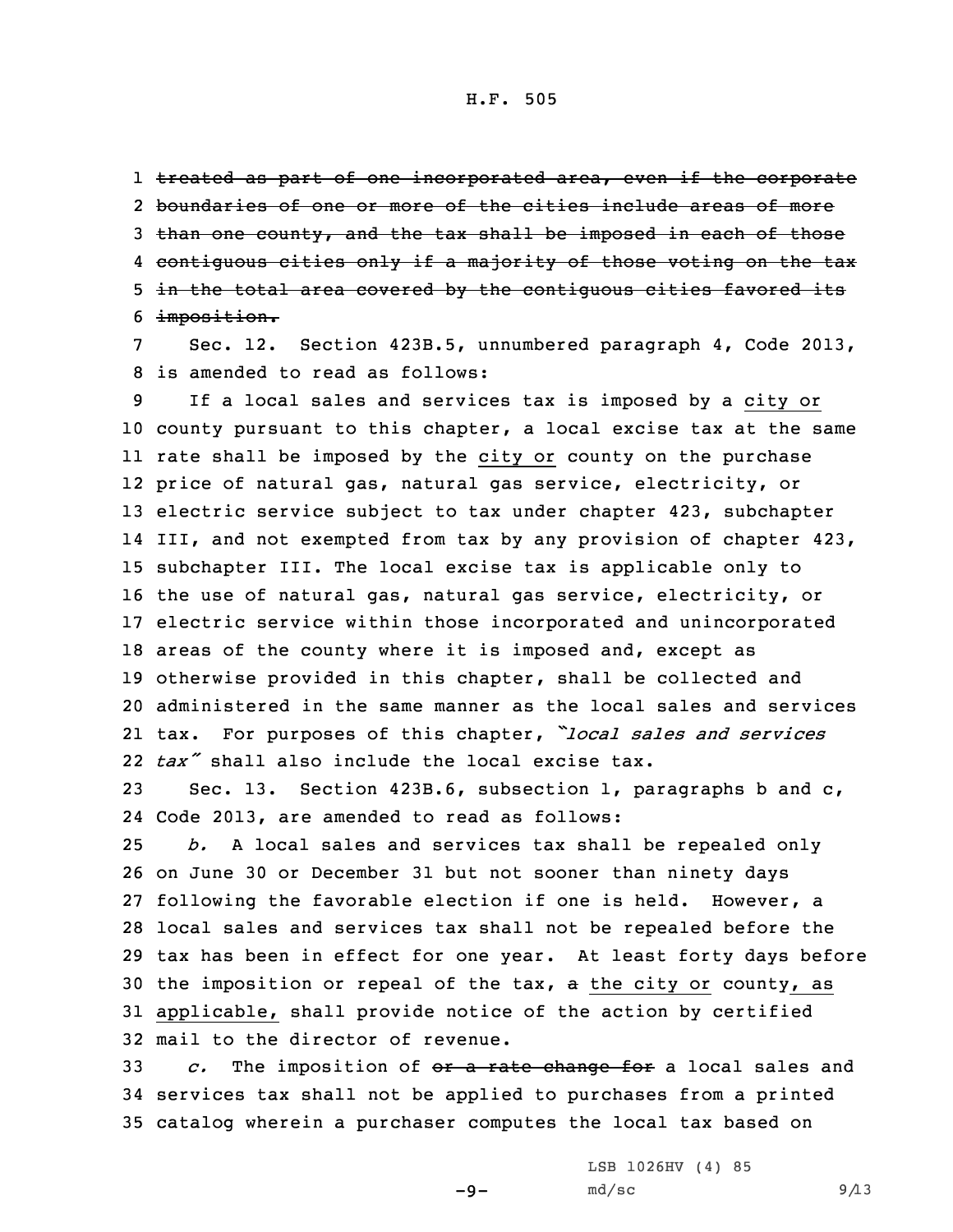rates published in the catalog unless <sup>a</sup> minimum of one hundred 2 twenty days' notice of the imposition or rate change has been given to the seller from the catalog and the first day of <sup>a</sup> calendar quarter has occurred on or after the one hundred twentieth day.

6 Sec. 14. Section 423B.6, subsection 2, paragraph b, Code 7 2013, is amended to read as follows:

 *b.* The ordinance of <sup>a</sup> governing body of <sup>a</sup> city or county board of supervisors imposing <sup>a</sup> local sales and services tax shall adopt by reference the applicable provisions of the appropriate sections of chapter 423. All powers and requirements of the director to administer the state sales tax law and use tax law are applicable to the administration of 14 a local sales and services tax law and the local excise tax, including but not limited to the provisions of section 422.25, subsection 4, sections 422.30, 422.67, and 422.68, section 422.69, subsection 1, sections 422.70 through 422.75, section 423.14, subsection <sup>1</sup> and subsection 2, paragraphs *"b"* through *"e"*, and sections 423.15, 423.23, 423.24, 423.25, 423.31 through 423.35, 423.37 through 423.42, 423.46, and 423.47. Local officials shall confer with the director of revenue for assistance in drafting the ordinance imposing <sup>a</sup> local sales and services tax. <sup>A</sup> certified copy of the ordinance shall be filed with the director as soon as possible after passage.

25 Sec. 15. Section 423B.6, subsection 3, paragraph b, Code 26 2013, is amended to read as follows:

 *b.* All local tax moneys and interest and penalties received or refunded one hundred eighty days or more after the date on which the city or county repeals its local sales and services tax shall be deposited in or withdrawn from the state general 31 fund.

32 Sec. 16. Section 423B.7, subsection 1, paragraph a, Code 33 2013, is amended to read as follows:

<sup>34</sup> *a.* Except as provided in paragraph *"b"*, the director shall 35 credit the local sales and services tax receipts and interest

 $-10-$ 

LSB 1026HV (4) 85  $md/sec$  10/13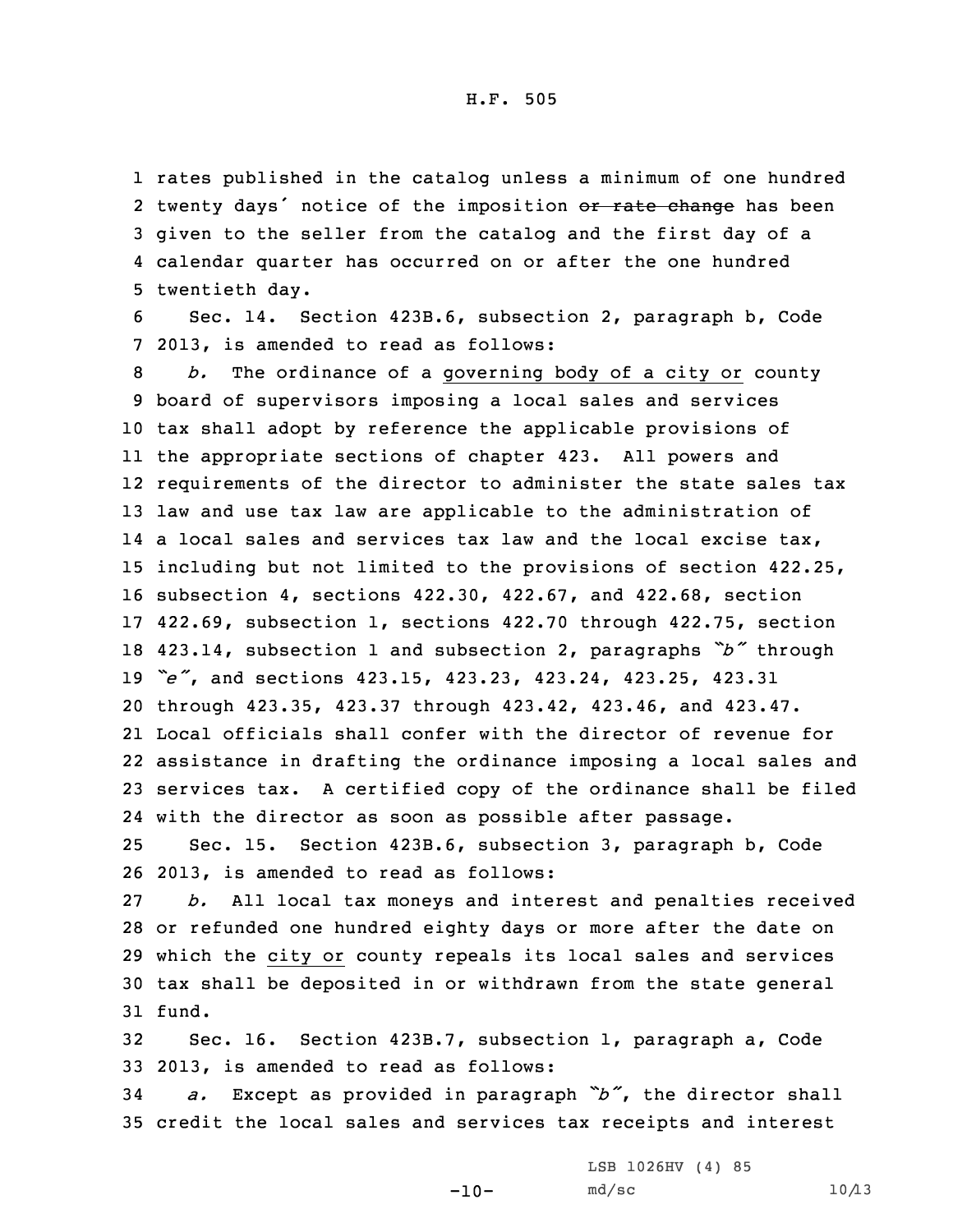and penalties from <sup>a</sup> county-imposed tax or <sup>a</sup> city-imposed tax to the county's account in the local sales and services 3 tax fund and from a city-imposed tax under section 423B.1, 4 subsection 2, to the city's account in the local sales 5 and services tax fund for the county in which the tax was collected. If the director is unable to determine from which county any of the receipts were collected, those receipts shall be allocated among the possible counties based on allocation rules adopted by the director.

10 Sec. 17. Section 423B.7, subsection 5, Code 2013, is amended 11 by striking the subsection.

12 Sec. 18. Section 423B.8, subsection 1, paragraph a, Code 13 2013, is amended to read as follows:

14 *a.* The goods, wares, or merchandise are incorporated into 15 an improvement to real estate in fulfillment of <sup>a</sup> written 16 contract fully executed prior to the date of the imposition or 17 increase in rate of a local sales and services tax under this 18 chapter. The refund shall not apply to equipment transferred 19 in fulfillment of <sup>a</sup> mixed construction contract.

20 Sec. 19. Section 423B.10, subsection 1, paragraph b, Code 21 2013, is amended to read as follows:

22 *b. "Eligible city"* means <sup>a</sup> city in which <sup>a</sup> local sales and services tax imposed by the city or county applies or <sup>a</sup> city described in section 423B.1, subsection 2, paragraph *"a"*, Code 2013, and in which an urban renewal area has been designated. 26 Sec. 20. EFFECT OF ACT - CURRENT LOCAL OPTION TAXES. This Act shall not affect the imposition and collection of <sup>a</sup> local option tax imposed, or that will take effect, as the result of <sup>a</sup> petition received or <sup>a</sup> motion approved under chapter 423B prior to July 1, 2013.

31 Sec. 21. APPLICABILITY.

32 1. This Act applies to petitions received pursuant to <sup>33</sup> section 423B.1, subsection 4, paragraph *"a"*, as amended in this 34 Act, on or after July 1, 2013.

35 2. This Act applies to motions adopted pursuant to section

-11-

LSB 1026HV (4) 85  $md/sec$  11/13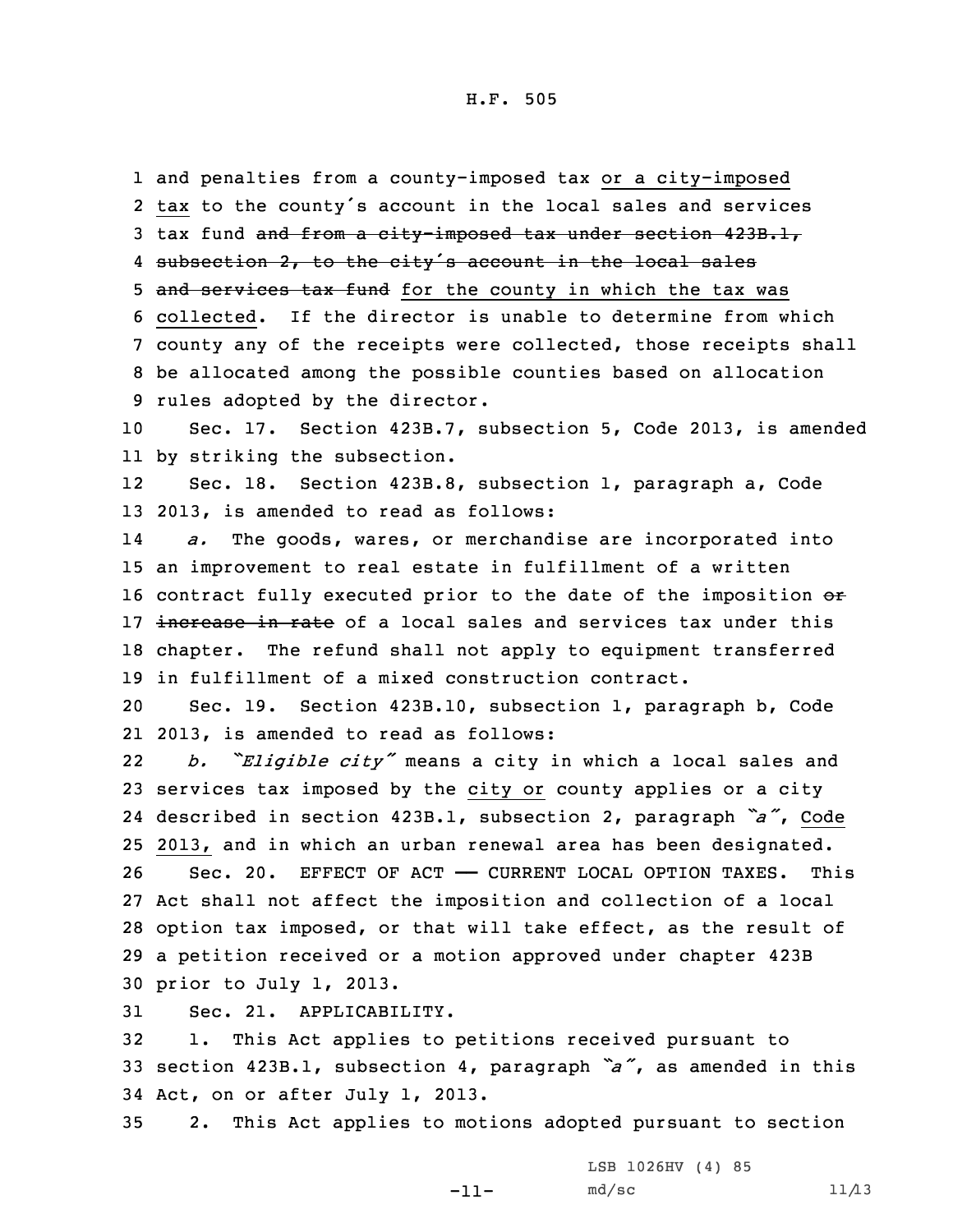1 423B.1, subsection 4, paragraph *"b"*, as amended in this Act, on 2 or after July 1, 2013.

## 3 EXPLANATION

4 This bill relates to the approval and imposition of local 5 option taxes.

 Current Code chapter 423B authorizes the imposition of local option taxes, including <sup>a</sup> local option sales and services tax. Currently, such <sup>a</sup> proposed tax is only presented to the voters of <sup>a</sup> whole county upon the filing of <sup>a</sup> petition signed by eligible electors of the county equal in number to five percent of the persons in the county who voted at the last preceding general election or upon receipt by the county commissioner of elections of motions requesting such submission, adopted by the governing bodies of the cities located within the county or the governing body of the county for the unincorporated area of the county, representing at least one-half of the population of the 17 county.

 The bill amends the methods of seeking presentment of the local option sales and services tax to the voters by allowing the eligible electors of individual cities and the unincorporated area of <sup>a</sup> county to file <sup>a</sup> petition for an election to be held in the petitioning jurisdiction if such petition is signed by eligible electors of the city or the unincorporated area of the county, as applicable, equal in number to five percent of the persons in the applicable city or unincorporated area of the county who voted at the last preceding general election.

 The bill also removes the requirement that in order to have the local sales and services tax presented to the voters, motions must be approved by cities or the county for the unincorporated area, representing at least one-half of the county's population. Instead, the bill allows individual cities or the county for the unincorporated area to approve <sup>a</sup> motion for an election on the local sales and services tax to be held in only that jurisdiction.

-12-

LSB 1026HV (4) 85  $md/sec$  12/13